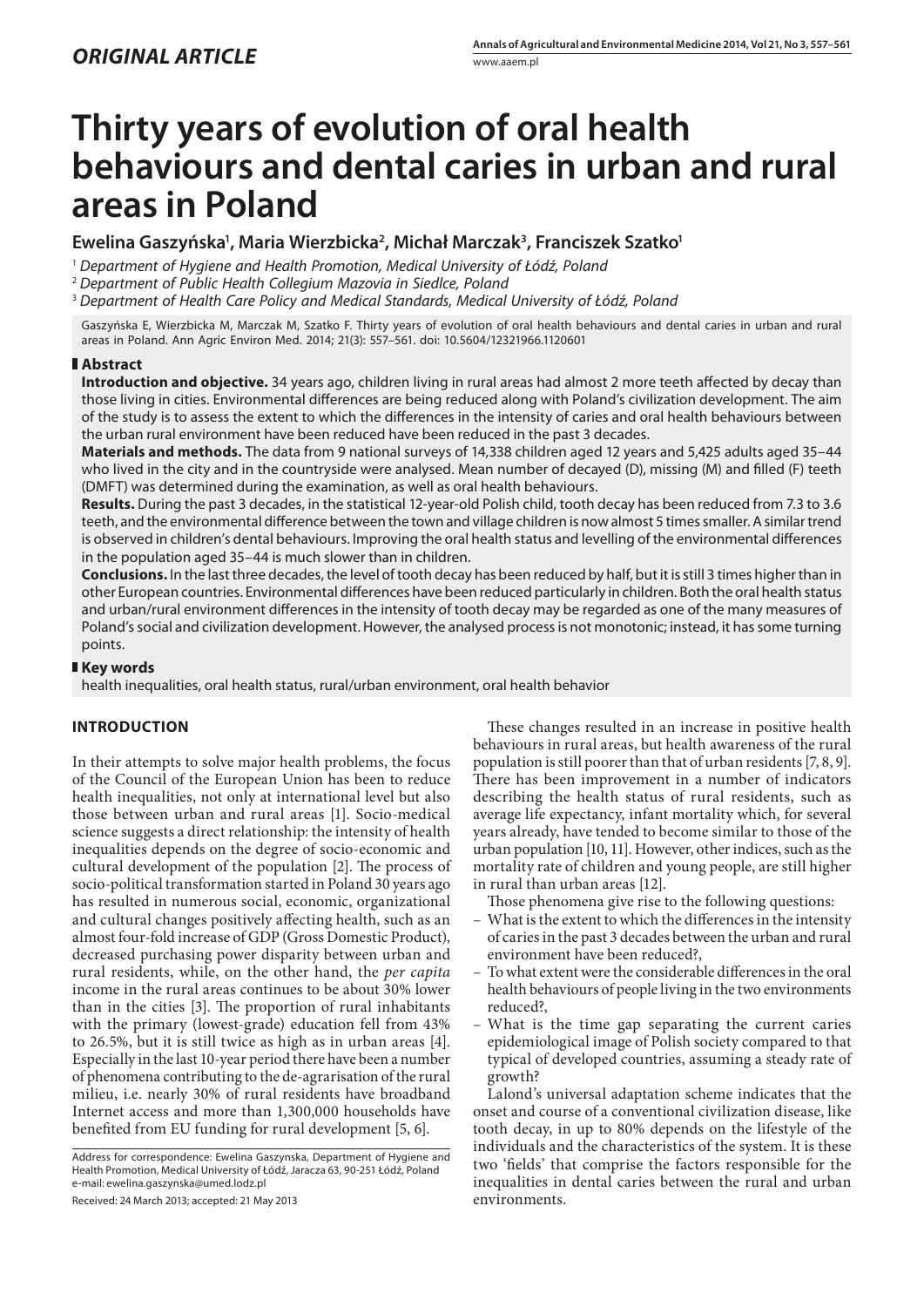**Objectives.** The aim of the study is to assess the extent to which the differences in the intensity of caries and oral health behaviours in the past 3 decades between the urban rural environment have been reduced.

#### **MATERIALS AND METHOD**

Data for the analysis were obtained from national comparative socioepidemiologic studies (Tab. 1). The first two, supervised by the World Health Organization, conducted in 8 countries, including Poland, were: Oral Health Care Systems – An International Collaborative Study 1978–1981; and Comparing Oral Health Care Systems – A Second International Collaborative Study performed in 1989–1994 under the leadership of Professor Franciszek Szatko [13, 14]. A more recent study, funded by the Polish Ministry of Health, a long-term project – Monitoring Oral Health and its Determinants, was conducted by Prof. Maria Wierzbicka in 1997–2012. A 4-stratified random sampling (8 provinces, 2 urban and rural districts, 4 municipalities/districts, streets/ schools, households for adults and classes for 12-year-olds) was performed in the territory of Poland. Results of logical and statistical analysis reported in the presented study focusing on the 7 stages of the study conducted in 1997, 1998, 2000, 2002, 2005, 2010, 2012, include a total of 14,338 children and 5,425 adults [15, 16, 17, 18, 19, 20, 21].

**Table 1.** Population of studied 12-year-old children and 35 – 44-year-old adults: number of participants

|               | 12-year-old |               |               | 35-44-year-old |               |               |
|---------------|-------------|---------------|---------------|----------------|---------------|---------------|
| Study<br>year | Total       | Urban<br>area | Rural<br>area | Total          | Urban<br>area | Rural<br>area |
| 1978          | 2071        | 840           | 1231          | 779            | 316           | 463           |
| 1988          |             |               |               | 844            | 371           | 473           |
| 1989          | 1,216       | 479           | 737           |                |               |               |
| 1997          | 1,743       | 924           | 819           |                |               |               |
| 1998          |             |               |               | 829            | 344           | 485           |
| 2000          | 2,223       | 950           | 1,273         |                |               |               |
| 2002          |             |               |               | 815            | 423           | 392           |
| 2005          | 2,435       | 1,210         | 1,225         |                |               |               |
| 2010          | 2,782       | 1,637         | 1,145         | 2,158          | 1,265         | 893           |
| 2012          | 1,868       | 1,058         | 810           |                |               |               |
| Total         | 14,338      | 7,098         | 7,240         | 5,425          | 2,719         | 2,706         |

Each study, conducted in parallel, contained evaluation of dental health status, and an extensive interview including information about the behaviours leading to the development of dental caries. The development of the stomatognathic system means that it is advisable to conduct such studies at intervals of several years in the standard age groups 6, 12, 18, 35–44, 65–74. In the presented study, however, the focus was only on 12-year-old children and adults aged 35–44 years. In order to identify differences in the dental status of rural and urban inhabitants, the DMFT caries intensity index was used, representing the total number of teeth with active caries focus (D), extracted due to untreated caries (M) and filled (F) and, for the children, also the percentage

of subjects free from decay. The analysed dental behaviours included cleaning the teeth at least twice a day, flossing, visits to the dentist in the past 12 months. 20–30 thirty years ago, flossing was very rare; therefore, questions about flossing or the use of fluorinated toothpaste have not been included in early questionnaires, which is the reason that relevant data in some Tables are missing.

Owing to socio-economic transformations initiated 3 decades ago, Poland has become a medium-developed country. To highlight the differences in the trend of dental caries, relevant data was also quoted for Sweden, a typical developed country that, like Poland, frequently performs studies on oral health status among children and adults. In Sweden, as in most developed countries, environmental (town/village) differences in tooth decay are not significant [22].

In the statistical analysis, using Statistica v. 10.0 No. AXAP202E504303AR-A software, the test was applied for the 2 structure indicators to compare the data collected in urban and rural environments, and test for 2 mean values to compare the significance of changes in each of the communities between successive stages of the study. The calculations have been made at the level of significance of p <0.001.

#### **RESULTS**

#### **Evolution of oral health status and dental behaviours in 12-year-old children.**

During the analysed period, both in children from urban and rural areas, the intensity of caries significantly decreased (p <0.001) (Fig. 1). The contemporary statistical Polish child at the age of 12 years has more than 3 teeth affected by caries (DMFT = 3.5); less than 34 years ago, the intensity was almost twice as high (DMFT = 6.3). As a result of a rapid decrease in the decay rate in rural areas compared to urban, in 2005, rural children 'caught up' with their urban peers. Unfortunately, the results of studies conducted during subsequent editions 5 and 7 years later have not confirmed this positive trend. Figure 1 also shows the trend of the decrease in the intensity of decay in Sweden. It should be emphasized that in Sweden, representative of the group of developed countries, 30–40 years ago caries was as frequent as it is now in Poland (DMFT = 6.3). However, effective prevention programmes resulted in a much faster reduction of dental caries [22]. The statistical child now in developed countries has only 1 tooth affected by decay – 3 times less than in Poland [23, 24].



**Figure 1.** Intensity of caries (DMFT) in the population of Polish 12-year-old children in urban/rural areas and respective values for their Swedish peers. Data for Sweden: Oral Health Country/Area Profile Programme, WHO Collaborating Centre, Malmo University, Sweden, www. whocollab.od.mah.se (accessed January 2013)

Another measure of oral health status is the percentage of children free of caries (DMFT = 0). 34 ago, only 1% of children in the rural environment and about 3% in the urban setting,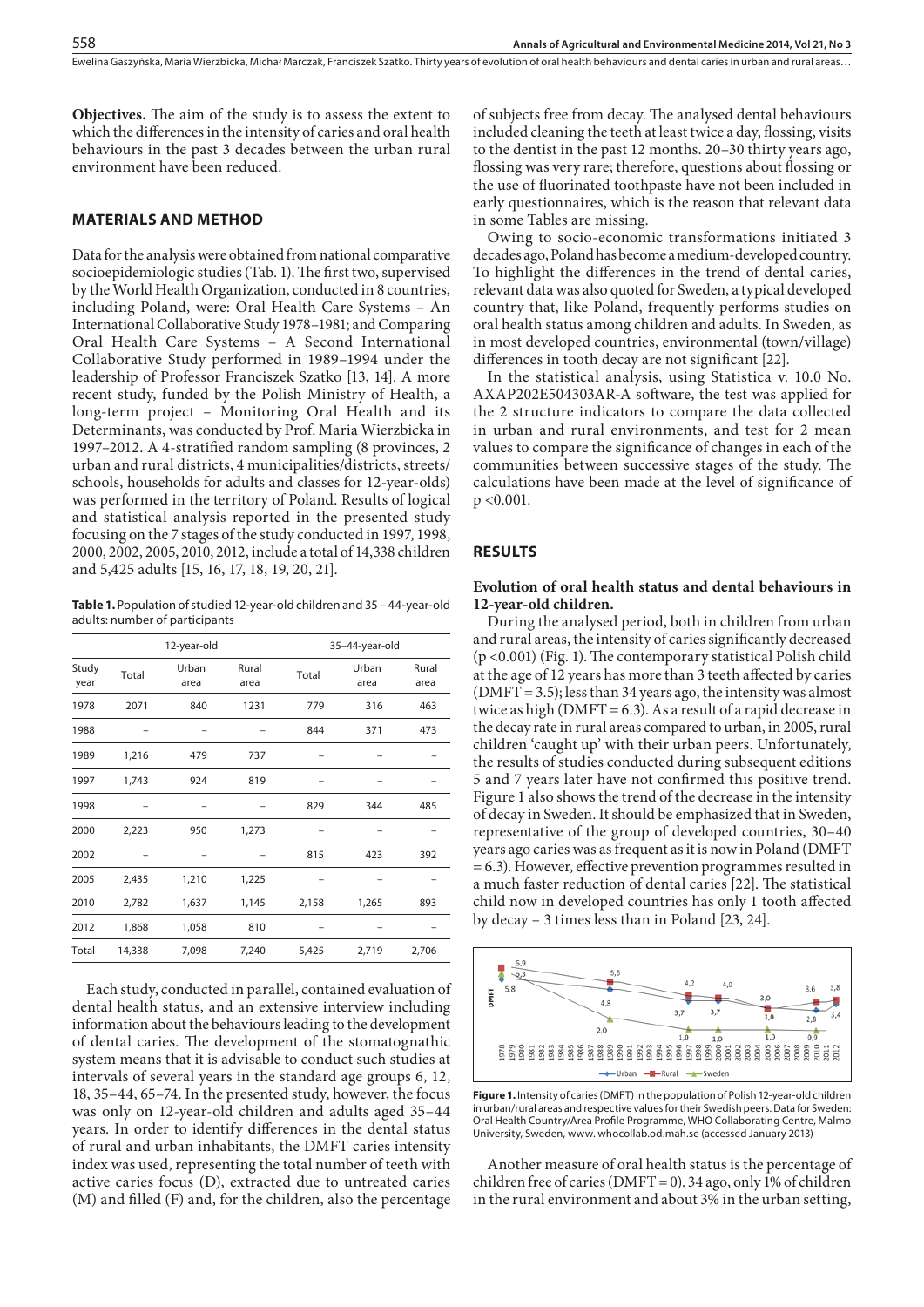were free of tooth decay. Currently, the corresponding values are 12.2% and 20.8%, respectively. In developed countries (e.g. Sweden, where also in 1976 about 1% of children had no caries) in 2005 over 58% of children in this age group were free of caries [22].

In the analysed period, there was a considerable improvement in dental behaviour, both in the rural and urban population. For example, 3 decades ago, only every third rural child (34.2%), cleaned his/her teeth at least twice a day, while in 2012 that basic requirement of oral hygiene was complied with by 1 in 2 children (54.8%) (Fig. 2). There has been a very large increase in the percentage of children deliberately using toothpaste with fluoride, from 19% in 1978 to 84% in 2010, and the percentage of children using dental floss increased from 1.5% in 1989 to 20.9% in 2012 (Fig.3). There was also a considerable increase in the percentage of rural schoolchildren regularly (at least once within 12 months) visiting the dentist, from 39% in 1978 to 58.6% in 2010 (Fig. 4).



Figure 2. Percentages of children cleaning their teeth at least twice a day. Statistically significant differences (p <0.0001) between urban and rural areas in study years 1978, 2000, 2010, 2012



**Figure 3.** Percentages of children cleaning their teeth with fluoridated toothpaste. Statistically significant differences (p <0.0001) between urban and rural areas in study years: 1978, 2010

Still, the children of the rural environment significantly less (p <0.001) than urban children exhibit positive behaviour, such as twice daily brushing their teeth, and flossing. The highest positive growth rate in the rural OHB leading to reduced environmental differences occurred before 2000. In the last decade, there has been an increase in unhealthy behaviours of rural children which resulted in the reoccurrence of significant differences (p <0.001) similar to those prevailing 34 years ago (Figs. 2, 3, 4).

At the same time, the positive tendency to a very similar frequency of visits to the dentist within 12 months among



**Figure 4.** Percentages of children visiting a dentist at least once during 12 months. Statistically significant differences (p <0.0001) between urban and rural areas in study years 1978, 2010, 2012

children from the rural and urban areas continues – in 2010, 69.6% and 75.3%, respectively. Because of the accumulation of adverse events due to the systemic transformation in the first decade of the  $21^{st}$  century, such as almost complete elimination of dental services from schools in the urban environment, a slightly higher frequency of visits to the dentist can now be observed in rural areas (Fig. 4).

It seems worth mentioning here the behaviour patterns of children covered by the mandatory dental monitoring system in developed countries, where about 98% of children visit (is invited to visit) the dentist at least once a year [24].

**The evolution of oral health status and dental behaviours in adults.** A statistical Polish citizen aged between 35–44 years, 3 decades ago had nearly 25 teeth affected by caries or its effects, of which 13 were removed due to untreated tooth decay. The results of the 2010 survey show an improvement – a contemporary Pole in that age group has almost 17 teeth affected by caries, and of those, less than 5 have been removed because of tooth decay. This alarmingly bad epidemiological situation, although slightly better than 3 decades ago, persists in both urban and rural areas. Environmental urban/rural difference in the intensity of caries in adults is small and does not exceed the threshold of statistical significance.

Slightly more positive changes have occurred in the past 3 decades for dental behaviours. The proportion of adults (12.7 percentage points) of the rural environment cleaning their teeth at least twice a day continues to grow (Fig. 5). The proportion of people consciously cleaning their teeth with a fluoride toothpaste increased by as much as 72 points (Fig. 6). Three decades ago, dental flossing was an almost unknown hygienic practice (4.3% urban and 1.3% rural citizens used dental floss at least once a week). Currently, about 40% of



**Figure 5.** Percentages of 35–44-year-old adults cleaning their teeth at least twice a day.

Statistically significant differences (p <0.0001) between urban and rural areas in study years 1989, 1998, 2002, 2010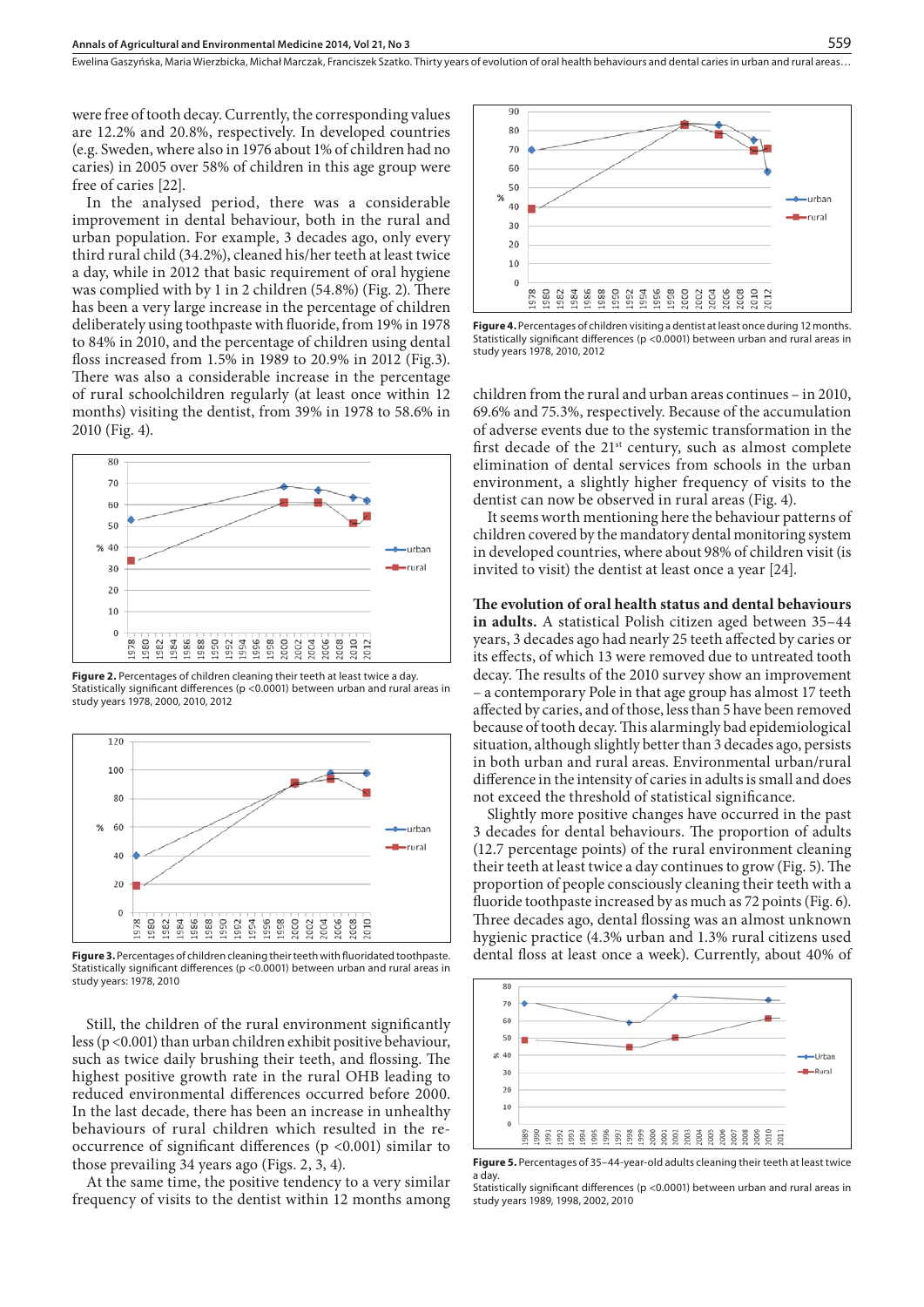

**Figure 6.** Percentages of 35–44-year-old adults in urban/rural areas cleaning their teeth with fluoridated toothpaste.

Statistically significant differences (p <0.0001) between urban and rural areas in study year 1978

adult Poles (24.4% in urban areas and 20.9% in rural areas) declare its use, although it is usually occasional. There is also a slow but steady increase in the percentage of adult residents of the village visiting dentist at least once during 12 months (Fig. 7). In the rural and small-town residents, some patterns of dental behaviour continue to be significantly poorer, for example, significantly lower percentages of people cleaning their teeth at least twice a day and using dental floss (p <0.0001). Positive phenomena include almost equal frequencies of visits the dentist and use of fluoride toothpaste among urban and rural residents (Figs. 5, 6, 7).



**Figure 7.** Percentages of 35–44-year-old adults in urban/rural areas visiting a dentist at least once during 12 months.

Statistically significant differences (p <0.0001) between urban and rural areas in study years 1978, 1989, 1998, 2010

#### **DISCUSSION**

Systemic political, social, economic and cultural transformations over the past 34 years have contributed to a significant levelling of health inequalities between city and village. The levelling has taken place due to a much faster increase in positive OHB and improved oral health status in rural compared to urban areas. Levelling of the differences in the state of teeth and dental behaviour is much higher in the paediatric population than in adults. Preventive dental programmes have been addressed primarily to children. Children and young adults are also more active than adults in the use of a wide variety of contemporary information sources promoting healthy behaviours and dental care, not only with respect to the functionality, but also the aesthetics of the teeth. The current comparative analysis conducted in

a population of 14,338 children and 5,425 adults – next to the above-mentioned positive phenomenon, i.e. a significant reduction in environmental (urban/rural) variation in tooth decay – also revealed a very alarming epidemiological phenomenon: namely, the alarmingly poor oral health status in children and adults, both rural and urban residents. Although the value of the intensity ratio of dental caries in 12-year-olds fell from 6.3 to 3.5, it is still more than 3 times higher than in developed European countries [23, 24]. The dental health status of Poles aged 35–44 years is very similar to that of 60 year-old Swedes.

The relatively long time, 34 years, for which the comparative analysis has been continued, has disclosed another disturbing phenomenon, i.e. the collapse of these positive developments that have taken place up to 2005. For 7 years already, the dental health of children has continued to deteriorate, with the DMFT index increasing significantly from 3.0 in 2005, through 3.3 in 2010 to 3.6 in 2012. Such alarming data has not been reported by any European country except Poland. This negative trend is the result of drastic reductions in the availability of public free-of-charge dental services. Limited state expenditures on health care (one of the lowest in Europe) resulted in a severe reduction of available free of charge dental procedures and reduction of the number of public dental outpatients, e.g. an almost total reduction of dental surgeries in schools. In 1978, there were 5.4 dentists employed in the public service per 10,000 people, while in 2010 the rate fell to 0.4 dentist per 10,000 people. Thus, a growing number of Poles are forced to use fully-paid services in private dental surgeries. However, children and adolescents up to the age of 18 remain entitled to preventive and curative care in public service free of charge (with the exclusion of removable appliances over the age of 12 and fixed orthodontic appliances), actual accessibility of these guaranteed procedures is low mainly due to the abovementioned organizational reasons and lack of a motivating system. In developed countries, children under 18 years of age are ensured free-of-charge access to all preventive and curative dental services, with the exception of the use of advanced orthodontic appliances, which must be paid for in part by the user. In the Polish health care system, almost every second child (46%) and every second adult (58%) is forced to use fully-paid dental services [20].

In the adult population, the oral health status has continued to be poor – in the discussed period the pace of the improvement was much slower than in children. Still less than 60% of adults at least once a year visit the dentist, while in Sweden 90% of the adult population visit a dental surgery a minimum of once in 12 months [25].

Dentistry is one of the few medical disciplines that uses simple but very reliable indices characterizing the development of dental caries, based on quantitative scales. Those unified measures make it possible to assess both the dental health of an individual or of any population, for example, 12 year-old children from urban and rural environments in any of the time periods and any location – at a national or international level. Data systematically collected during dental socioepidemiologic studies are increasingly taken into account in the assessment of the overall health status of the population in each country, in addition to indicators such as the average life expectancy, infant mortality rate, incidence of tuberculosis.